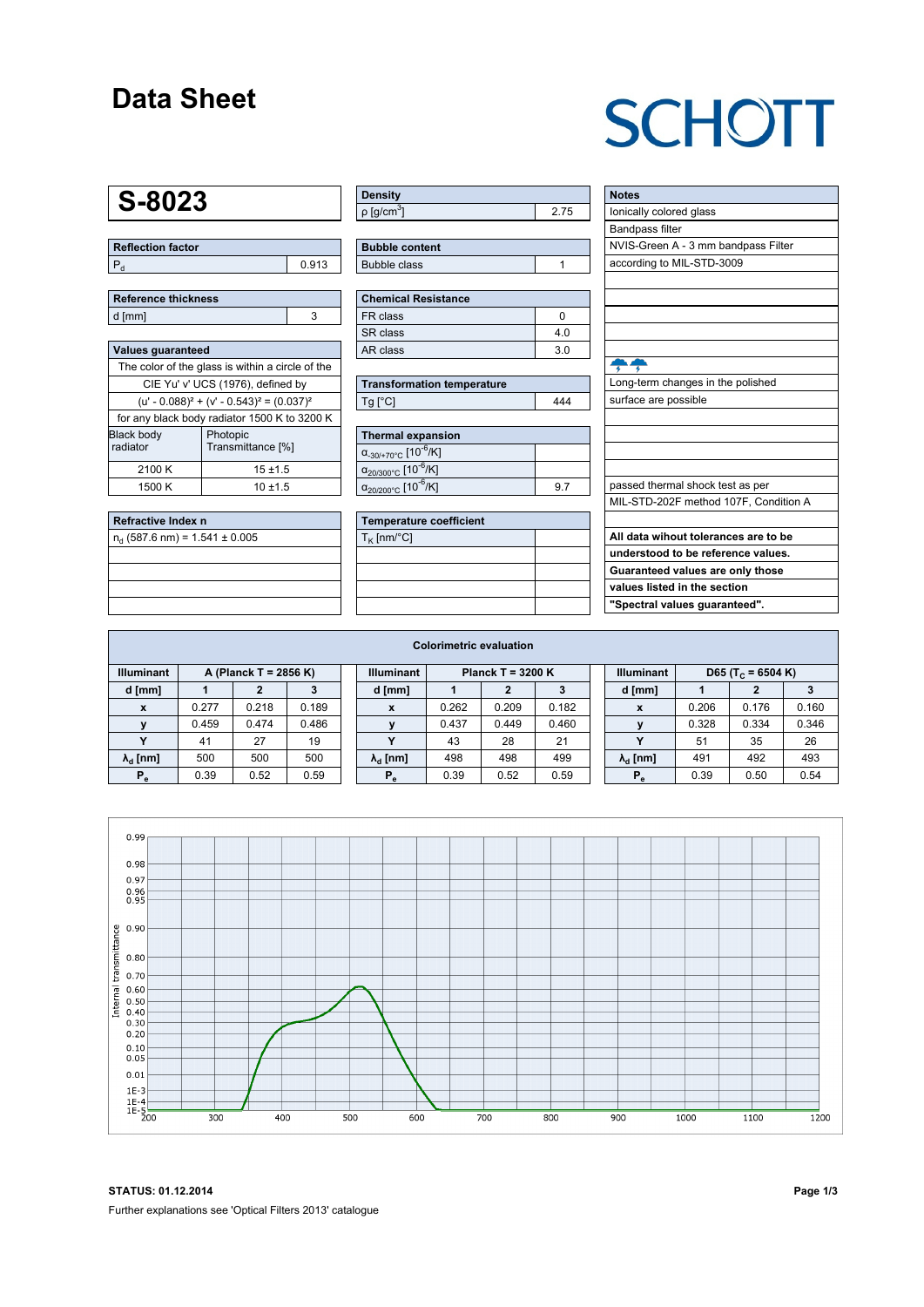#### **S-8023**

## **SCHOTT**



| Internal transmittance $\tau_i$ at reference thickness d = 3 mm<br>The internal transmittance values, tabulated and graphically represented, are reference values only |                     |                |                     |                |             |                |                                  |                |                              |                |                     |
|------------------------------------------------------------------------------------------------------------------------------------------------------------------------|---------------------|----------------|---------------------|----------------|-------------|----------------|----------------------------------|----------------|------------------------------|----------------|---------------------|
| $\lambda$ [nm]                                                                                                                                                         | $\tau_i$            | $\lambda$ [nm] | $\tau_i$            | $\lambda$ [nm] | $\tau_i$    | $\lambda$ [nm] | $\tau_i$                         | $\lambda$ [nm] | $\tau_i$                     | $\lambda$ [nm] | $\tau_i$            |
| 200                                                                                                                                                                    | $< 10^{-5}$         | 500            | 0.580               | 800            | $< 10^{-5}$ | 1100           | $< 10^{-5}$                      | 2200           | 0.332                        | 3700           | $8.5 \cdot 10^{-3}$ |
| 210                                                                                                                                                                    | $< 10^{-5}$         | 510            | 0.619               | 810            | $< 10^{-5}$ | 1110           | $< 10^{-5}$                      | 2250           | 0.373                        | 3750           | $7.8 \cdot 10^{-3}$ |
| 220                                                                                                                                                                    | $< 10^{-5}$         | 520            | 0.622               | 820            | $< 10^{-5}$ | 1120           | $< 10^{-5}$                      | 2300           | 0.414                        | 3800           | $5.4 \cdot 10^{-3}$ |
| 230                                                                                                                                                                    | $< 10^{-5}$         | 530            | 0.575               | 830            | $< 10^{-5}$ | 1130           | $< 10^{-5}$                      | 2350           | 0.453                        | 3850           | $3.0\cdot 10^{-3}$  |
| 240                                                                                                                                                                    | $< 10^{-5}$         | 540            | 0.480               | 840            | $< 10^{-5}$ | 1140           | $\frac{1}{5}$ < 10 <sup>-5</sup> | 2400           | 0.489                        | 3900           | $1.4 \cdot 10^{-3}$ |
| 250                                                                                                                                                                    | $< 10^{-5}$         | 550            | 0.353               | 850            | $< 10^{-5}$ | 1150           | $< 10^{-5}$                      | 2450           | 0.519                        | 3950           | $4.3 \cdot 10^{-4}$ |
| 260                                                                                                                                                                    | $< 10^{-5}$         | 560            | 0.222               | 860            | $< 10^{-5}$ | 1160           | $< 10^{-5}$                      | 2500           | 0.537                        | 4000           | $9.2 \cdot 10^{-5}$ |
| 270                                                                                                                                                                    | $< 10^{-5}$         | 570            | 0.116               | 870            | $< 10^{-5}$ | 1170           | $< 10^{-5}$                      | 2550           | 0.545                        | 4050           | $1.8 \cdot 10^{-5}$ |
| 280                                                                                                                                                                    | $< 10^{-5}$         | 580            | $4.9 \cdot 10^{-2}$ | 880            | $< 10^{-5}$ | 1180           | $< 10^{-5}$                      | 2600           | 0.550                        | 4100           | $< 10^{-5}$         |
| 290                                                                                                                                                                    | $< 10^{-5}$         | 590            | $1.6 \cdot 10^{-2}$ | 890            | $< 10^{-5}$ | 1190           | $< 10^{-5}$                      | 2650           | 0.555                        | 4150           | $< 10^{-5}$         |
| 300                                                                                                                                                                    | $< 10^{-5}$         | 600            | $4.1 \cdot 10^{-3}$ | 900            | $< 10^{-5}$ | 1200           | $< 10^{-5}$                      | 2700           | 0.548                        | 4200           | $< 10^{-5}$         |
| 310                                                                                                                                                                    | $< 10^{-5}$         | 610            | $8.1 \cdot 10^{-4}$ | 910            | $< 10^{-5}$ | 1250           | $< 10^{-5}$                      | 2750           | 0.499                        | 4250           | $< 10^{-5}$         |
| 320                                                                                                                                                                    | $< 10^{-5}$         | 620            | $1.2 \cdot 10^{-4}$ | 920            | $< 10^{-5}$ | 1300           | $< 10^{-5}$                      | 2800           | 0.269                        | 4300           | $< 10^{-5}$         |
| 330                                                                                                                                                                    | $< 10^{-5}$         | 630            | $1.4 \cdot 10^{-5}$ | 930            | $< 10^{-5}$ | 1350           | $< 10^{-5}$                      | 2850           | 0.112                        | 4350           | $< 10^{-5}$         |
| 340                                                                                                                                                                    | $< 10^{-5}$         | 640            | $< 10^{-5}$         | 940            | $< 10^{-5}$ | 1400           | $< 10^{-5}$                      | 2900           | $5.9.10^{-2}$                | 4400           | $< 10^{-5}$         |
| 350                                                                                                                                                                    | $5.3 \cdot 10^{-4}$ | 650            | $< 10^{-5}$         | 950            | $< 10^{-5}$ | 1450           | $< 10^{-5}$                      | 2950           | $3.7 \cdot 10^{-2}$          | 4450           | $< 10^{-5}$         |
| 360                                                                                                                                                                    | $1.2 \cdot 10^{-2}$ | 660            | $< 10^{-5}$         | 960            | $< 10^{-5}$ | 1500           | $\frac{1}{5}$ < 10 <sup>-5</sup> | 3000           | $2.6 \cdot 10^{-2}$          | 4500           | $< 10^{-5}$         |
| 370                                                                                                                                                                    | $6.4 \cdot 10^{-2}$ | 670            | $< 10^{-5}$         | 970            | $< 10^{-5}$ | 1550           | $5.8 \cdot 10^{-5}$              | 3050           | $1.8\cdot\overline{10^{-2}}$ | 4550           | $< 10^{-5}$         |
| 380                                                                                                                                                                    | 0.140               | 680            | $< 10^{-5}$         | 980            | $< 10^{-5}$ | 1600           | $3.3 \cdot 10^{-4}$              | 3100           | $1.3 \cdot 10^{-2}$          | 4600           | $< 10^{-5}$         |
| 390                                                                                                                                                                    | 0.210               | 690            | $< 10^{-5}$         | 990            | $< 10^{-5}$ | 1650           | $1.4 \cdot 10^{-3}$              | 3150           | $9.6 \cdot 10^{-3}$          | 4650           | $1.9.10^{-5}$       |
| 400                                                                                                                                                                    | 0.259               | 700            | $< 10^{-5}$         | 1000           | $< 10^{-5}$ | 1700           | $4.4 \cdot 10^{-3}$              | 3200           | $7.3 \cdot 10^{-3}$          | 4700           | $4.7 \cdot 10^{-5}$ |
| 410                                                                                                                                                                    | 0.288               | 710            | $< 10^{-5}$         | 1010           | $< 10^{-5}$ | 1750           | $1.1 \cdot 10^{-2}$              | 3250           | $5.8 \cdot 10^{-3}$          | 4750           | $9.5 \cdot 10^{-5}$ |
| 420                                                                                                                                                                    | 0.304               | 720            | $< 10^{-5}$         | 1020           | $< 10^{-5}$ | 1800           | $2.4 \cdot 10^{-2}$              | 3300           | $4.9.10^{-3}$                | 4800           | $1.6 \cdot 10^{-4}$ |
| 430                                                                                                                                                                    | 0.314               | 730            | $< 10^{-5}$         | 1030           | $< 10^{-5}$ | 1850           | $4.4 \cdot 10^{-2}$              | 3350           | $4.5 \cdot 10^{-3}$          | 4850           | $2.4 \cdot 10^{-4}$ |
| 440                                                                                                                                                                    | 0.325               | 740            | $< 10^{-5}$         | 1040           | $< 10^{-5}$ | 1900           | $7.2 \cdot 10^{-2}$              | 3400           | $4.3 \cdot 10^{-3}$          | 4900           | $3.3 \cdot 10^{-4}$ |
| 450                                                                                                                                                                    | 0.343               | 750            | $< 10^{-5}$         | 1050           | $< 10^{-5}$ | 1950           | 0.107                            | 3450           | $4.4 \cdot 10^{-3}$          | 4950           | $3.9.10^{-4}$       |
| 460                                                                                                                                                                    | 0.372               | 760            | $< 10^{-5}$         | 1060           | $< 10^{-5}$ | 2000           | 0.149                            | 3500           | $4.7 \cdot 10^{-3}$          | 5000           | $3.8 \cdot 10^{-4}$ |
| 470                                                                                                                                                                    | 0.410               | 770            | $< 10^{-5}$         | 1070           | $< 10^{-5}$ | 2050           | 0.195                            | 3550           | $5.4 \cdot 10^{-3}$          | 5050           | $2.8 \cdot 10^{-4}$ |
| 480                                                                                                                                                                    | 0.461               | 780            | $< 10^{-5}$         | 1080           | $< 10^{-5}$ | 2100           | 0.243                            | 3600           | $6.4 \cdot 10^{-3}$          | 5100           | $1.5 \cdot 10^{-4}$ |
| 490                                                                                                                                                                    | 0.521               | 790            | $< 10^{-5}$         | 1090           | $< 10^{-5}$ | 2150           | 0.291                            | 3650           | $7.7 \cdot 10^{-3}$          | 5150           | $5.3 \cdot 10^{-5}$ |